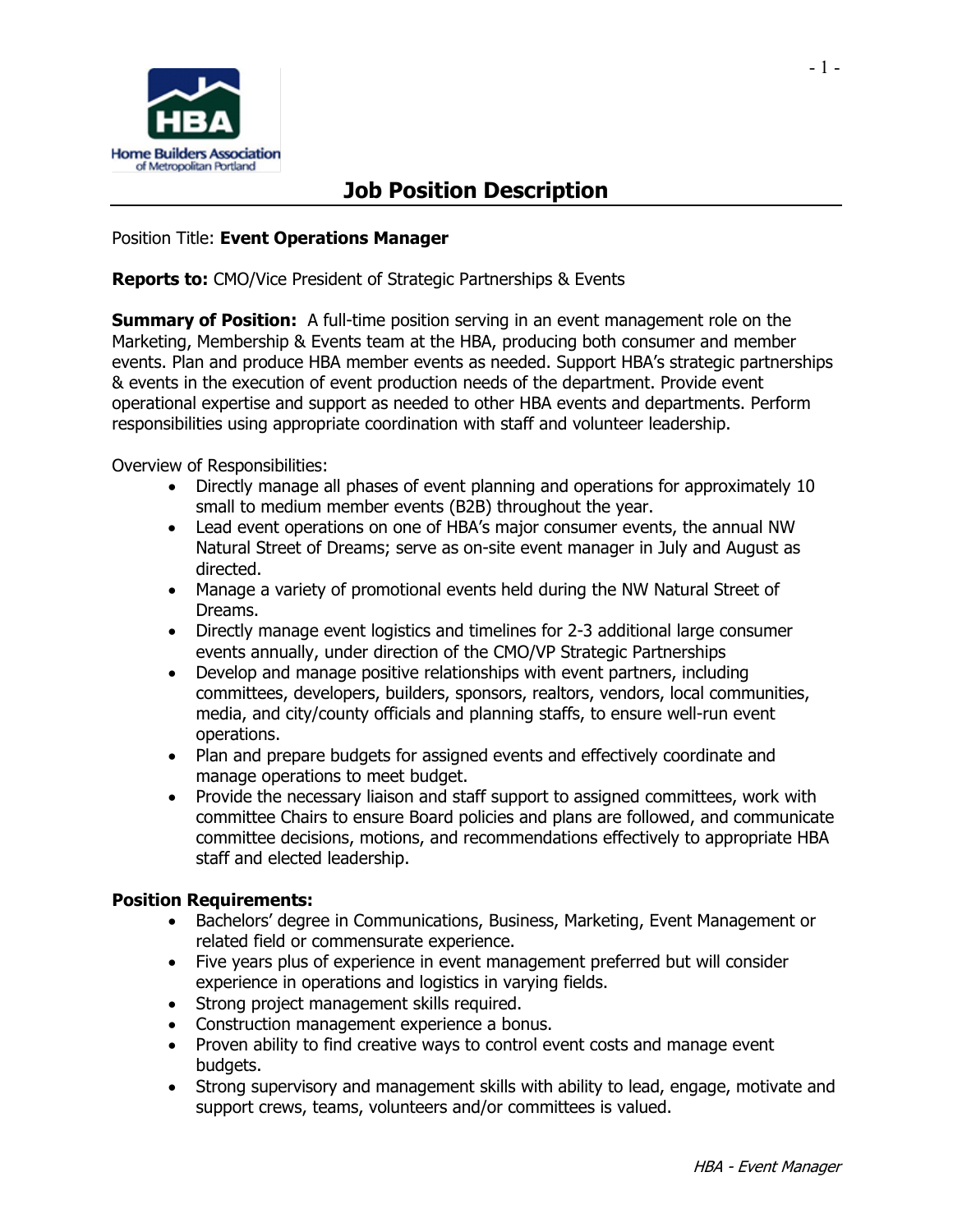- Prior experience in non-profit trade association environment helpful.
- Strong written and oral communication skills are essential.
- Must have an appearance/attitude that represents HBA in a professional manner and shows a willingness to be an effective part of a team-oriented environment.
- Able to remain calm, steady and in control when dealing with members of the public and in difficult situations.
- Overtime (may be extensive during certain key event weeks/months), some travel and occasional other evening/weekend work required. Must be available at times other than normal business hours.
- Must be able to lift at least 50 lbs. at times, have reliable transportation to various event/job sites and work in possible outdoor environments including the heat and rain in outdoor event settings at times.

**Compensation and Benefits:** Full-time, salaried, exempt position. Base salary range commensurate with experience, \$44,000 - \$46,000 annually. Association offers a 401(k) with employer match, plus paid medical/dental/vision insurance, long and short-term disability, and other benefits to qualified employees. We also offer two weeks paid vacation, 11 paid holidays, 6 days PTO, and a paid break during our office closure between Christmas and New Year's to qualified employees.

## **Values Needed**

- Commitment to HBA's desire to create a work environment where employees act with integrity, pursue excellence in actions and attitudes, foster creativity, respect colleagues, build camaraderie and earn and exercise trust.
- The process of involvement and consensus building among members and organizational partners can achieve better outcomes worth the extra time and effort.
- Homeownership plays a vital role in successful communities.
- The home building and remodeling industry's success is vital to our region and it can best adapt when market-driven or incentive-based approaches are the primary drivers.
- Government's ability to provide a well-planned, consistent and efficient regulatory, land use and building environment that provides stability to the development and building processes and balances the region's economic and environmental needs will help the industry provide housing more effectively and affordably.

**Summary of HBAMP:** local non-profit trade association representing the residential building and remodeling industries in the greater Portland area (six counties). Association has approximately 1300 members, a staff of 17, and a \$4 million annual budget. Major activities include consumer shows, political and government affairs work, educational and certification programs, networking activities and events, and public interest and relations efforts. HBAMP is affiliated with state (OHBA) and national (NAHB) home builders associations. We also have our own charitable foundation that focuses on workforce development and supportive housing for transitional homeless.

**People will do well in our work environment who:** Have an interest in and are able to support the value of the home building and remodeling industries. Enjoy an active, eventoriented environment. Can work in an atmosphere where there is regular activity and